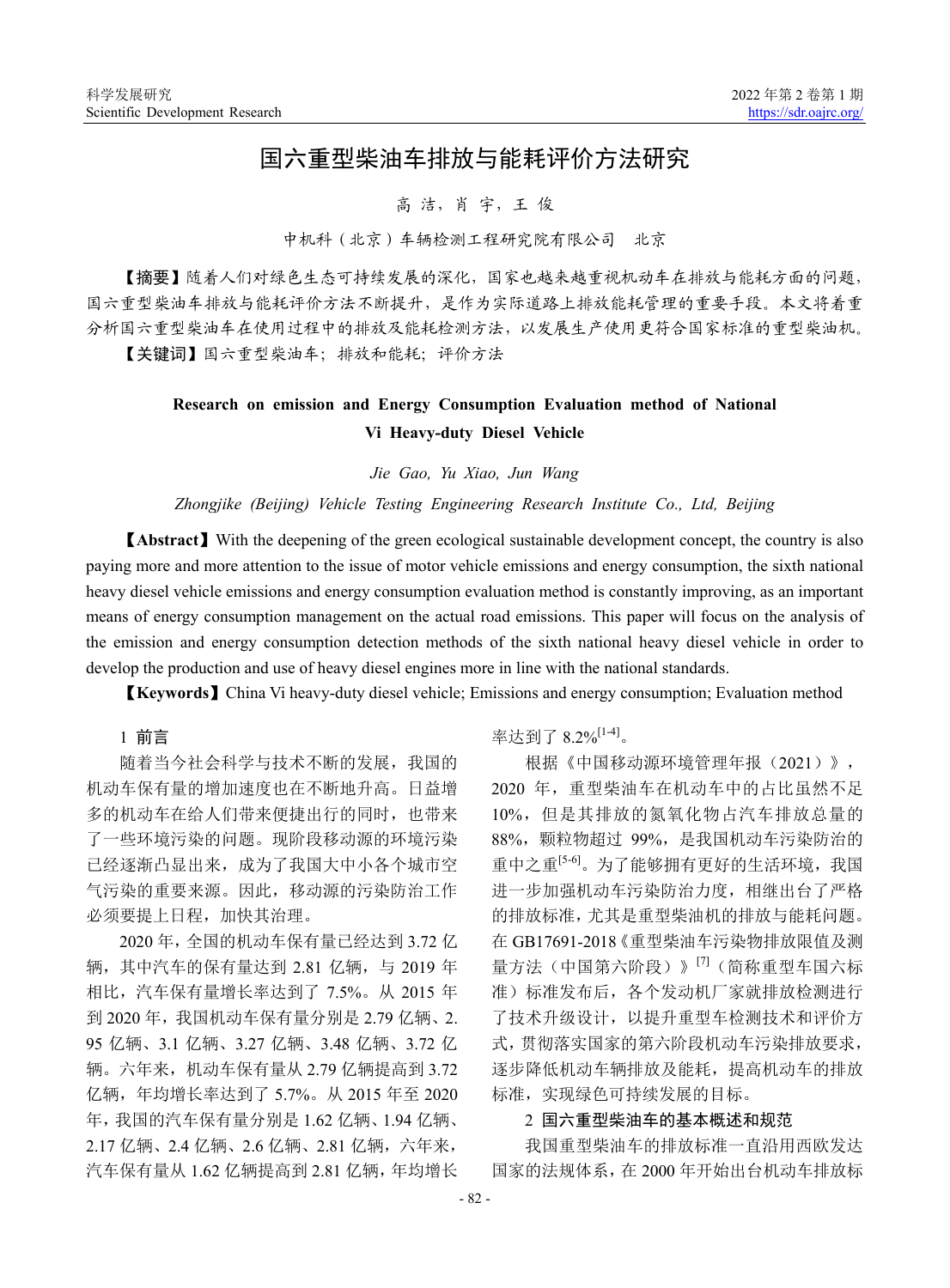准,并严格按照标准执行。因我国社会经济发展需 求,为了能够更好地规范管理重型柴油车的排放与 能耗,发展我国社会主义市场经济,我国也相应出 台重型柴油车的排放与能耗评价标准。比如我国第 一阶段的排放标准简称为"国一"以此类推,到如今 "国六"排放及能耗高标准,这对我国重型柴油车排 放及能耗管控变得更加严格,国六重型车将成为排 放技术标准全球最严的国家之一。

在 2018 年公布的国六标准,我国已经经历了五 个阶段排放与能耗标准规范,每一次的排放升级都 在不断提升我国对重新柴油车的高品质要求。国六 的高标准和以往的标准要求相比,更注重排放的优 化和能源减耗。国六标准要求在汽车的测试循环系 统和排放限值中做了创新性的改革,完善更多车载 系统的相关技术要求,从而升级重型柴油车,减少 汽车损耗,提高汽车使用寿命。

### 3 国六重型柴油车排放与能耗评价方法

3.1 PEMS 测试的排放与能耗测试技术

PEMS (Portable Emission Measure System) 测 试法是车辆在实际道路运行条件下,利用放置在车 辆上的跟车排放测试系统直接实时测量机动车瞬时 污染物排放、排气流量的测量方法。车载排放测试 系统通过将排气管与车载气体污染物和微粒测量装 置直接连接,直接采集车辆排放的尾气污染物,实 时测量整车排放的体积浓度和体积流量,计算得到 的污染物质量排放和颗粒物排放[8-14]。

PEMS 测试法可以将重量轻、体积小的排放测 试系统安装到各种被测车辆上,可以在实际道路运 行条件下进行实时准确的测量,能够反映外界环境 条件的变化对车辆排放的影响,得到实际运行中所 有可能运行模式下的排放数据,在研究机动车实际 道路排放特征方面具有很强优势。另外,车载排放 测试方法不仅可以保证测试的精度和可靠性,还可 以节约大量的测试时间成本,为机动车排放数据的 研究提供了便捷有效的测试方法。因此,车载排放 测试方法是排放数据的重要研究方向,近年来得到 了重点关注和发展。截止目前,国内外已经有不少 研究人员开发了车载排放测试仪器并开展了车载测 试验[15-20]。

机动车保有量在逐年增加,机动车的排放和能 耗问题比较凸显。由于机动车的检测技术比较复杂,

在日常工业生产中很难给出准确的数字,结合实验 室的测试环境和车辆真实行驶情况进行有效分析。 PEMS 测试的技术发展在很早以前就开始应用,不 同阶段的技术要求都有所不同,PEMS 测试技术要 求在不断提升。而 PEMS 测试更符合汽车真实环境 测试标准,能够准确反映重型车的排放实际数值, 不仅要有实验室的测试环境,还要有真实车辆的实 际测试数据,因此 PEMS 测试对汽车生产企业提出 更高的标准。PEMS 测试在针对型式车样时,应注 重新生产车的生产一致性和车辆使用符合性要求。 根据 PEMS 试验程序要求,所测试的车辆必须要具 有代表性和规范性,明确规范所试验的路线进行准 确的规范,将对重型柴油车的有效载荷、环境条件、 冷却液温度、燃料、润滑油、反应剂等有严格标准 要求。比如车辆的有效载荷国六 a 阶段与国六 b 阶 段不同,国六 a 载荷范围是 50%-100%, 国六 b 的载 荷则在 10%-100%范围,载荷的范围扩大。在实际 道路上的 PN 控制将高于实验室的限值要求,将是 实验室的 2 倍之多。PEMS 测试有利于有效控制国 六重型柴油车的排放与能耗,提升我们生活中的空 气质量,带来更好的健康收益。

#### 3.2 OBD 远程监控技术

OBD 就是"车载自动诊断系统",有效读取车辆 行驶中相关参数,可以实时监测到发动机的运行状 态,可以远程监控重型柴油机运行信息。不仅如此, OBD 远程监控还可以监测车辆的定位、氮氧化物排 放值、排气烟度、尿素液位、发动机冷却液温度、 发动机燃料流量、车速、发动机转速、故障指示灯 状态等<sup>[21]</sup>,及时反馈车辆的信息,OBD 安装在重型 车辆中可以有效监测车辆的排放及能耗问题从而达 到 GB17691-2018 标准, 更好地对车辆进行检测, 相当于车辆行驶过程中的黑匣子,及时反馈车辆实 际排放与能耗情况,提高汽车的使用寿命,提高行 程的安全性以确保数据的真实有效。有了这一功能, 生态环境监管部门可以随时地通过远程终端读取到 车辆的 OBD 信息,包括车辆的行驶速度、发动机的 参数、后处理系统的状态以及 OBD 的故障码等,可 以及时地判断车辆的实际排放状况和维修相关情 况,很大程度上提高了在用车监管的效率,有助于 减少重型柴油车在实际道路上的污染物排放。

3.3 排放油耗联合管控技术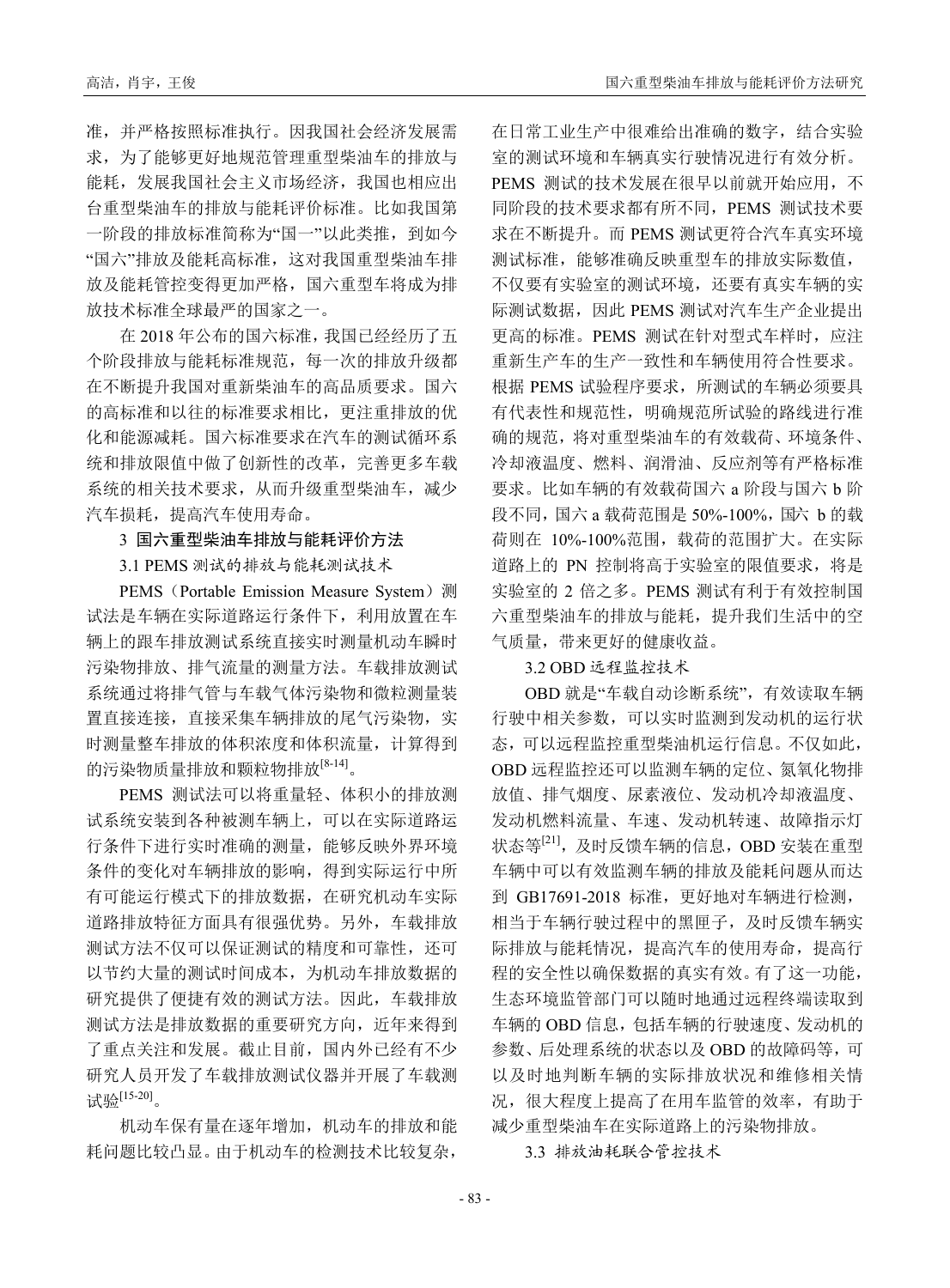国六重型柴油车与国五差异不大,在其基础上 增加了车辆外观检查、车载诊断系统(OBD)及调 整污染物排放限值技术,排放和油耗的联合管控是 国六标准增加的重要评价方式。联合管控将独立的 两方面评价方式,也就是将排放测试与油耗测试的 两个部门之间做联合,污染物排放必须满足国六标 准的排放值,政府部门可以更真实把控排放数据。 联合管控不仅是管理部门之间监测联合,还应注重 检测试验技术的联合,比如联合电子技术的应用。 重型柴油车排放与能耗实验检测中有很多不确定因 素,所行驶的线路不存在指定要求,只要符合试验 行驶的具有代表性路线都可以作为循环路线,从而 联合电子技术应用,完善实验的路谱和相关参数的

4 结束语

当前我国重型柴油机整体保有量比较低,但是 其排放污染物比较重,是机动车污染率最高的车辆。 国家相继出台重型柴油车的标准规范,不断加严车 辆排放标准,从车辆的设计、生产、下线到上路行 驶,相关的汽车生产企业都要建立完善的排放与能 耗检测系统,不仅要满足市场需求,还要贯彻落实 国家对重型车辆的管理规范标准,为实施可持续发 展目标做贡献。

特征要求,实现多个维度控制和检测重卡尾气排放

问题,以提高检测实验评价的效率[22]。

#### 参考文献

- [1] 中华人民共和国生态环境部. 中国移动源环境管理年 报(2020) [M]. 2020.
- [2] 本刊编辑部.《中国移动源环境管理年报(2020)》发 布[J].中国能源,2020,42(08):1.
- [3] 中华人民共和国环境保护部. 2016 年中国机动车环境 管理年报[R]. 北京:中华人民共和国环境保护部,2016.
- [4] 张海炜,张云伟, 顾兆林, 西安市机动车尾气排放特征 分析[[J].环境工程,2015(S 1):393-397.
- [5] 2021 年中国移动源环境管理年报(摘录一)[J].环境保护, 2021,49(Z2):82-88.
- [6] 2021 年中国移动源环境管理年报(摘录二)[J].环境保 护,2021,49(19):60-70.
- [7] 生态环境部,国家市场监督管理总局. GB 17691-2018 重型柴油车污染物排放限值及测量方法(中国第六阶

高洁,肖宇,王俊 国六重型华油车排放与能耗评价方法研究

段)[S].北京: 中国环境科学出版社,2018

- [8] Kelly N A and Groblicki P J. Real-world emissions f rom a modern production vehicle driven in Los Ange les [J]. Air Waste Manage. Assoc., 1993, 43(10): 135 1-1357.
- [9] Cicero-Fernandez P and Long J R. Effects of grades and other loads on on-road emissions of hydrocarbons and carbon monoxide.[J]. Air Waste Manage. Assoc. 1997, 47(8): 898~904.
- [10] Unal A, Frey H C, Rouphail N M. Quantification of highway vehicle emissions hot spots based upon on-b oard measurements [J]. Journal of the Air & Waste Management Association,2004,54(2): 130-140.
- [11] Cocker III D R, Shah S D, Johson K, et al. Develop ment and application of a mobile laboratory for meas uring emissions from diesel engines.1. regulated gaseo us emissions [J]. Environmental Science & Technolog y, 2004, 38(7): 2182-2189.
- [12] Brown J E, King, Jr F G, Mitchell W A, et al. On-r oad facility to measure and characterize emissions fro m heavy-duty diesel vehicles[J]. Journal of the Air an d Waste Management Association,2000, 52(4): 388-3 95.
- [13] Lenaers G and De Vlieger I. On-board emission meas urement on petrol-driven cars and diesel city buses [J]. International Jounal of Vehicle Design, 1997, 18(3) -4): 368-375.
- [14] Lenaers G, Pelkmans L, Debal P. The realisation of a n on-board emission measuring system serving as a R &D tool for ultra low emitting vehicles [J]. Internatio nal Journal of Vehicle Design,2003, 31(3): 253-268.
- [15] Tong H Y, Hung W T, and Cheung C S. On-road m otor vehicle emissions and fuel consumption in urban driving conditions [J]. Journal of the Air & Waste Management Association, 2000, 50(4): 543-554.
- [16] US EPA. A series of MOBILE5 technical reports and user's guide [R]. Ann Arbor, MI: Office of mobile s ources, Office of air radiation, 1994.
- [17] Brzezinski D, Newell T. MOBILE6 a revised model